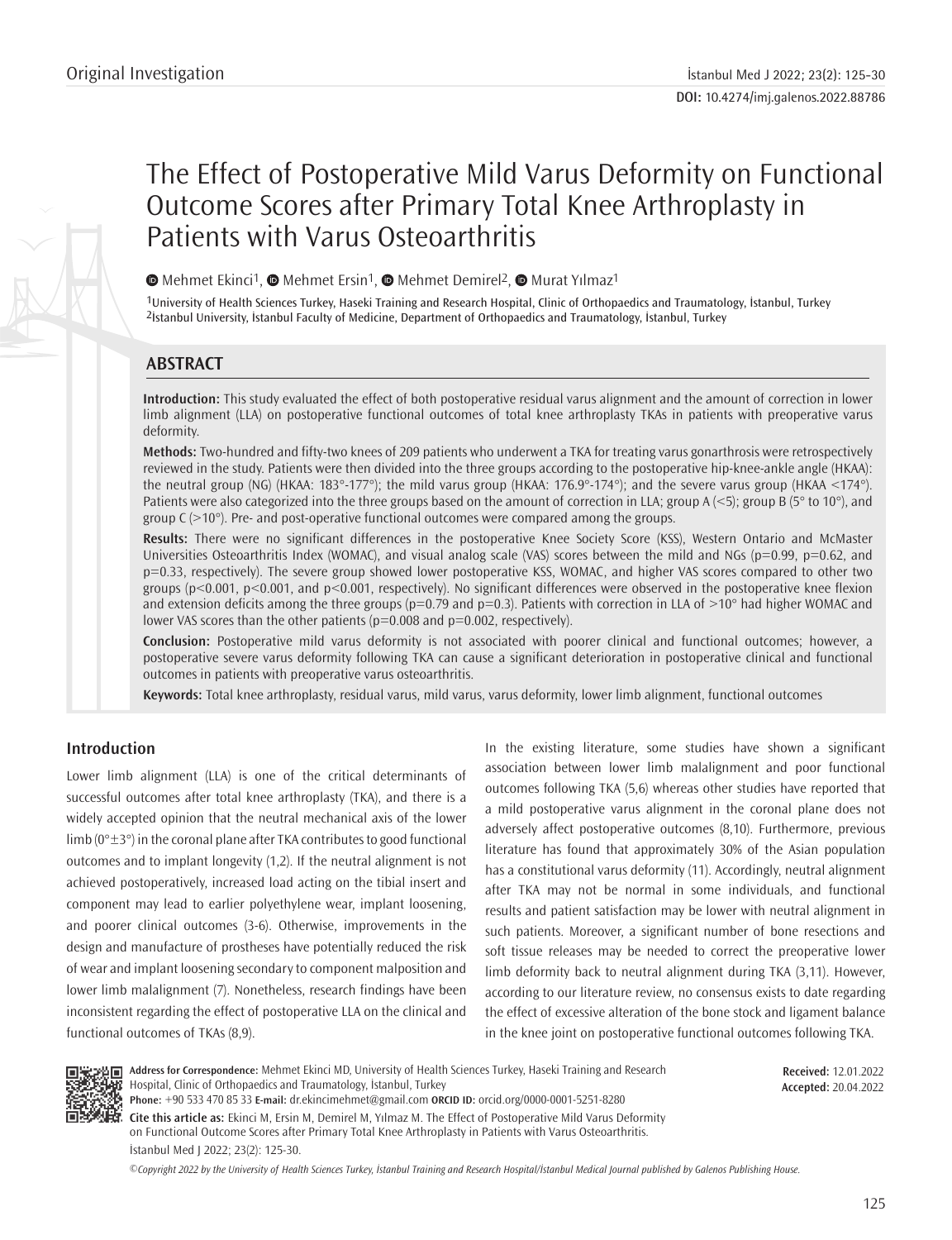The aim of the present study was to evaluate the impact of both postoperative residual varus deformity and the amount of correction in LLA on postoperative functional outcomes of TKAs in patients preoperative varus deformity.

# **Methods**

Our study is a retrospective, single center outcome study which was conducted at an education and training hospital and has institutional review board-approval. Signed informed consent form was routinely obtained preoperatively from the patients included in the study. The study was approved by the University of Health Sciences Turkey, Haseki Training and Research Hospital Clinical Research Ethics Committee (approval number: 129-2021, date: 01.12.2021).

Patients who underwent primary TKA for treating varus knee osteoarthritis between January 2016 and April 2019 were retrospectively reviewed. Preoperative varus knee deformity was defined as hip-kneeankle angle (HKAA) <177°. Inclusion criteria of our study were 1) a diagnosis of primary knee osteoarthritis, 2) preoperative knee varus deformity, 3) undergoing a posterior cruciate retaining prosthesis, 4) full medical records and radiographic images stored in the hospital Picture Archiving and Communication System (Picture Archiving and Communication System), and 5) being eager to participate in the study. The exclusion criteria of our study were 1) secondary knee osteoarthritis (rheumatologic disorder, trauma, etc.), 2) preoperative valgus knee deformity, 3) a history of previous knee surgery such as high tibial osteotomy or arthroscopic debridement, 4) concomitant chronic disease (chronic renal disease, severe heart disease, severe dementia, etc.), 5) severe preoperative flexion contracture of  $>20^{\circ}$ , 6) lost to follow-up the following surgery, 7) inadequate and unacceptable radiographic imaging for the measurements, and 8) not wanting to participate in the study.

# **Study Population and Protocol**

A total of 228 patients (271 knees) were evaluated on the basis of the above eligibility criteria. After excluding 19 knees of 19 patients (3 were lost to follow-up, 8 underwent previous knee surgery, 2 had unacceptable radiographic imaging for the radiologic measurements, and 6 had concomitant chronic disease), the remaining 252 knees (43 bilateral) of 209 patients (37 males, 172 females) were included in the study.

The study was conducted in two stages. First, to assess the impact of postoperative residual varus deformity on postoperative clinical and functional outcomes of TKAs, patients were divided into one of the three subgroups according to the postoperative HKAA: the neutral group (NG), patients with a neutral HKAA (183°-177°); the mild varus group (MVG), patients with a mild varus deformity (HKAA: 176.9°-174°); and the severe varus group (SVG), patients with a severe varus deformity (HKAA <174°). Second, to determine the impact of the amount of correction in LLA following TKA on ultimate knee functions, patients were also categorized into the three subgroups based on the amount of correction LLA following TKA; group A (<5); group B (5 $\degree$  to 10 $\degree$ ), and group C (>10 $\degree$ ). Pre- and post-operative functional outcomes were compared among the groups.

# **Functional Outcome Measures**

The Knee Society Score (KSS) (12), Western Ontario and McMaster Universities Osteoarthritis Index (WOMAC) score (13), visual analog scale (VAS) (14), and knee range of motion (ROM) were calculated and measured preoperatively and been recorded in the patient files. Afterwards, the patients included in the study were called for KSS, WOMAC and VAS score calculations and ROM measurements for the final follow-up. The ROM of the knee joints were measured using a universal standard goniometer. All measurements were performed by senior orthopedic surgeons in our department.

# **Radiographic Outcome Measures**

Varus angle was measured using HKAA, which measures the angulation between the mechanical axes of the femur and tibia (3,14), on immediate preoperative and routine postoperative 6-week follow-up orthoroentgenograms (anteroposterior full length, full weight-bearing standing digital radiography) (13) (Figure 1). All the radiographic measurements were performed by two orthopedic surgeons who were blinded to the clinical information of the patients. The measurements were recorded twice on the radiographs over a 2-week period. Intraclass correlation coefficients were used for evaluating the intra- and interobserver reliability of all radiographic assessments. The radiographic measurement was also assessed with one decimal. Orthoroentgenograms were obtained using a well-established, conventional approach that involved taking three radiographic exposures centered over the hip, knee, and ankle joints, then combining them into a single film to reduce magnification error (15).

## **Surgical Technique**

In all patients, the skin incision was made at the midline of the knee and medial parapatellar arthrotomy was performed. After the patella



**Figure 1.** The measurement of hip-knee-ankle angle on full-leg radiographs (a) preoperative measurement, (b) postoperative measurement. HKA: Hip-knee-ankle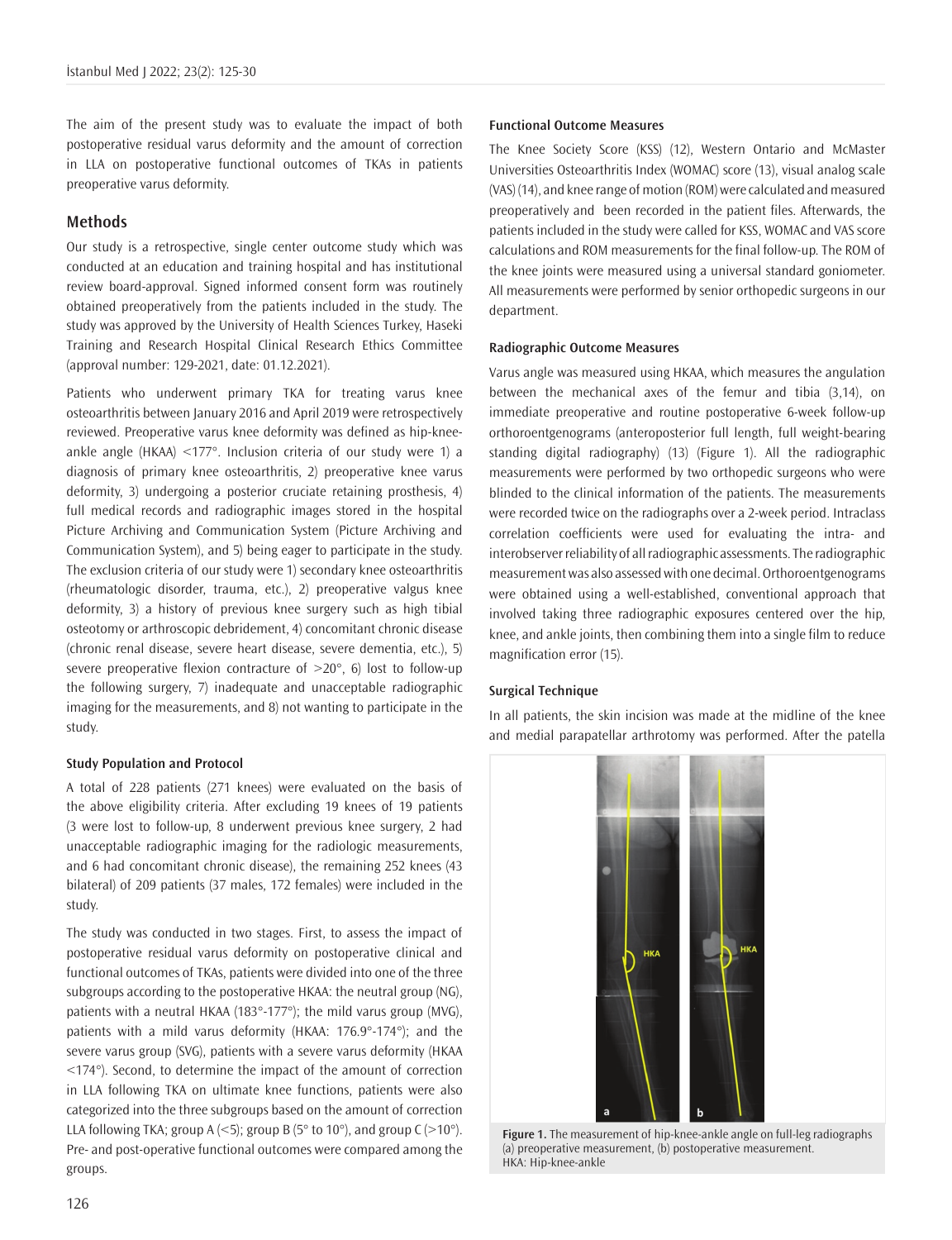was retracted laterally, hoffa-anterior cruciate ligament and menisci were excised. Femoral bone cuts were first performed, and then osteophytes were removed from the femoral notch. The rotation of the femoral component was identified using anatomical landmarks, as the posterior condylar axis, Whiteside's line (the anteroposterior axis), and the anatomical transepicondylar axis. The intramedullary guide was used for femoral bone cuts with a 6° of valgus angle. After femoral bone cuts and femoral component trials were performed, the proximal tibia was moved anteriorly, and surgery was continued with tibial preparation. The extramedullary tibial guide was centralized using the center of the tibial intercondylar eminence and true center of the anklesecond metatarsal as proximal and distal landmarks. All femoral and tibial components were implanted with a cemented posterior cruciate retaining TKA. None of the patients underwent patellar component implantation; peripatellar osteophytes were removed, and patellar denervation was performed.

#### **Postoperative Rehabilitation Protocol**

Postoperative rehabilitation was performed immediately, and a minimum of 90° knee flexion was obtained before discharge. Patients were scheduled for postoperative follow-up at the 3<sup>rd</sup> week for a wound check, at the  $6<sup>th</sup>$  week, at 3, 6, 9, and 12 months, and after 1-year intervals, routinely.

# **Statistical Analysis**

Statistical analysis was performed using SPSS ver. 21.0 (IBM Corp, 2011, Armonk, New York). The Shapiro-Wilk test was used for normality check. One-way ANOVA was used to compare the continuous variables among the three groups, and Tukey's multiple-comparison test was used for the post hoc pairwise comparisons if the values were in normal distribution. The Kruskal-Wallis test was used to compare the continuous variables among the three groups, and Tamhane's multiple-comparison test was used for the post-hoc pairwise comparisons if the values were not in normal distribution. P<0.05 was considered as statistically significant.

# **Results**

# **Baseline Characteristics**

Overall, of 209 patients (252 knees; 186 right side and 66 left side), were 29 males and 180 females. Their mean age was 66±7.6 years, and the mean follow-up was 56±9.7 months. The mean pre- and post-operative HKAAs were 169°±4.5° and 177°±2.3°, respectively (Table 1). The mean amount of correction in LLA following TKA was 7.1±5 degrees.

#### **The Impact of Postoperative Residual Varus Deformity**

There were 111 knees (92 patients; 12 male, 80 female) in the NG, 114 knees (102 patients; 19 male, 83 female) in the MVG, and 27 knees (27 patients; 10 male, 17 female) in the SVG. The mean age of the patients were 66.1 $\pm$ 7.6 years in the NG, 66.4 $\pm$ 8.0 years in the MVG, and 66.3 $\pm$ 5.6 years in the SVG ( $p=0.95$ ). The average follow-up period was  $54.9\pm10.6$ months in the NG, 57.5±8.8 months in the MVG, and 58.4±9.1 months in the SVG ( $p=0.21$ ) (Table 2). Within group comparisons revealed a substantial improvement in all clinical outcomes compared to the preoperative baseline scores for all three groups.

| Table 1. Demographic data of all patients                                                                                                                            |                  |  |  |  |
|----------------------------------------------------------------------------------------------------------------------------------------------------------------------|------------------|--|--|--|
| Number of patients (M/F)                                                                                                                                             | 209 (29/180)     |  |  |  |
| Bilateral TKA (M/F)                                                                                                                                                  | 43 (8/35)        |  |  |  |
| Age (years)                                                                                                                                                          | $66.3 \pm 7.6$   |  |  |  |
| The follow - up period (months)                                                                                                                                      | $56.4 + 9.7$     |  |  |  |
| Preoperative HKA (degrees)                                                                                                                                           | $169.3 \pm 4.5$  |  |  |  |
| Postoperative HKA (degrees)                                                                                                                                          | $176.5 \pm 2.3$  |  |  |  |
| The angle of alignment correction (degrees)                                                                                                                          | $7.16 \pm 5$     |  |  |  |
| Preoperative extension deficit (degrees)                                                                                                                             | $6.5 \pm 6.5$    |  |  |  |
| Preoperative knee flexion (degrees)                                                                                                                                  | $100.4 + 16.7$   |  |  |  |
| Postoperative extension deficit (degrees)                                                                                                                            | $0.3 + 1.3$      |  |  |  |
| Postoperative knee flexion (degrees)                                                                                                                                 | $107.8 \pm 13.5$ |  |  |  |
| Preoperative KSS                                                                                                                                                     | $32.2 + 8.9$     |  |  |  |
| Postoperative KSS                                                                                                                                                    | $87.6 + 9.9$     |  |  |  |
| Preoperative WOMAC                                                                                                                                                   | $27.8 + 9.4$     |  |  |  |
| Postoperative WOMAC                                                                                                                                                  | $84.1 + 13.1$    |  |  |  |
| Preoperative VAS score                                                                                                                                               | $8.3 + 1.2$      |  |  |  |
| Postoperative VAS score                                                                                                                                              | $0.9 + 1.2$      |  |  |  |
| M: Male, F: Female, HKA: Hip-knee-ankle, KSS: Knee Society Score, WOMAC: Western<br>Ontario and McMaster Universities Osteoarthritis Index, VAS: Visual analog scale |                  |  |  |  |

Whereas no significant differences were determined in preoperative KSS, WOMAC, and VAS scores among the three groups, postoperative values significantly varied among the groups (p<0.001 for each outcome measure). In pair-wise comparisons of the subgroups, there were no considerable differences in all outcome scores between groups neutral and mild and groups mild and severe. Otherwise, the mean postoperative KSS and WOMAC were significantly lower and VAS significantly higher in the SVG than in the NG  $(p<0.001$  for each score). While no significant difference was observed in the preoperative HKAA among the three groups, the mean postoperative HKAA significantly differed among the groups, which was  $179^{\circ} \pm 0.9^{\circ}$  in the NG,  $175^{\circ} \pm 0.9^{\circ}$ 

No significant differences were observed in pre-and post-operative knee flexion ROM and extension deficits in neither between groups nor pairwise comparisons (p>0.05 for each measure).

in the MVG, and  $172^{\circ} \pm 1.2^{\circ}$  in the SVG (p<0.001) (Table 3) (Figure 2-4).

## **The Impact of the Amount of Correction in LLA**

There were 79 knees (69 patients; 10 male, 59 female) in group A  $\left\langle \langle 5^\circ \rangle \right\rangle$ , 102 knees (87 patients; 13 male, 74 female) in group B (5° to 10°), and 71 knees (61 patients; 8 male, 53 female) in group  $C$  (>10°).

No significant differences were found in preoperative KSS, WOMAC, and VAS scores among the three groups (p>0.05 for each outcome measure). In the postoperative assessment, there were significant differences in WOMAC ( $p=0.08$ ) and VAS ( $p=0.02$ ) scores among the three groups, but no remarkable difference was observed in KSS (p=0.28) (Table 4).

In pair-wise comparisons of the subgroups, all the outcome scores of groups A and B were statistically similar. There was no significant difference for KSS in pair-wise intergroup comparison. Otherwise, the mean postoperative WOMAC was significantly higher and VAS significantly lower in group C than in the group A ( $p=0.006$  and  $p=0.002$ ;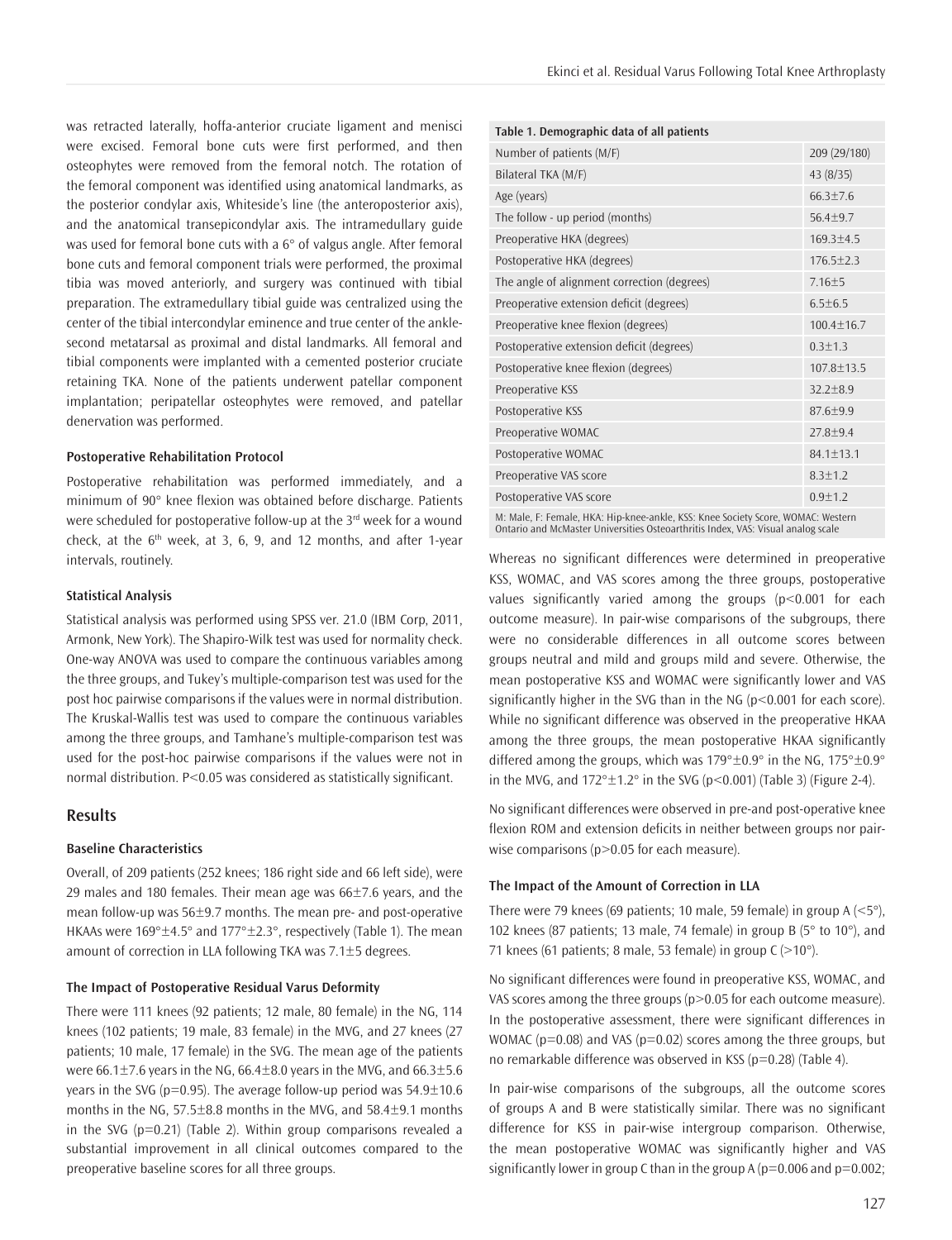|                                             | Normal $(n=111)$ | Mild varus $(n=114)$ | Severe varus $(n=27)$ | p-value |
|---------------------------------------------|------------------|----------------------|-----------------------|---------|
| Age (years)                                 | $66.1 \pm 7.6$   | $66.4 \pm 8.0$       | $66.3 \pm 5.6$        | 0.95    |
| The follow-up period (months)               | $54.9 \pm 10.6$  | $57.5 \pm 8.8$       | $58.4 \pm 9.1$        | 0.21    |
| Preoperative HKA (degrees)                  | $169.8 \pm 4.4$  | $168.9 \pm 4.7$      | $169.7 \pm 4.2$       | 0.43    |
| Postoperative HKA (degrees)                 | $178.6 \pm 0.9$  | $175.4 \pm 0.9$      | $172.3 \pm 1.2$       | < 0.001 |
| The angle of alignment correction (degrees) | $8.9{\pm}4.4$    | $6.5 \pm 4.8$        | $2.7 + 4.7$           | < 0.001 |
| Preoperative extension deficit (degrees)    | $6.7 \pm 6.4$    | $6.2 \pm 6.7$        | $7.0 \pm 8.0$         | 0.42    |
| Preoperative knee flexion (degrees)         | $99.8 \pm 16.9$  | $100.1 \pm 17$       | $104.4 \pm 14.2$      | 0.79    |
| Postoperative extension deficit (degrees)   | $0.1 \pm 0.8$    | $0.4 \pm 1.7$        | $0.2 \pm 1.0$         | 0.53    |
| Postoperative knee flexion (degrees)        | $108.7 \pm 13.6$ | $107.4 \pm 13.4$     | $105.7 \pm 13.9$      | 0.30    |
| Preoperative KSS                            | $31.1 \pm 8.3$   | $33.6 \pm 9.9$       | $31.0 \pm 6.5$        | 0.9     |
| Postoperative KSS                           | $88.8 \pm 8.9$   | $88.7 \pm 7.3$       | $77.9 \pm 16.0$       | < 0.001 |
| Preoperative WOMAC                          | $27.8 \pm 9.4$   | $27.6 \pm 9.7$       | $28.2 \pm 7.9$        | 0.95    |
| Postoperative WOMAC                         | $86.2 \pm 11.9$  | 84.6±13.0            | 73.8±13.9             | < 0.001 |
| Preoperative VAS score                      | $8.4 \pm 1.2$    | $8.3 \pm 1.2$        | $8.3 \pm 0.8$         | 0.85    |
| Postoperative VAS score                     | $0.7 \pm 1.0$    | $0.9 \pm 1.2$        | $1.7 \pm 1.4$         | < 0.001 |
|                                             |                  |                      |                       |         |

**Table 2. Comparisons of pre- and postoperative characteristics of the patients in different groups according to postoperative lower limb alignment**

The Kruskal-Wallis test was used for comparisons. HKA: Hip-knee-ankle, KSS: Knee Society Score, WOMAC: Western Ontario and McMaster Universities Osteoarthritis Index, VAS: Visual analog scale



KSS: Knee Society score

respectively), but we could not detect any significant difference between groups C and B for WOMAC and VAS scores ( $p=0.09$  and  $p=0.27$ ; respectively). The ICCs for intra- and interobserver reliability were >0.85 (range: 0.86-0.97) for all radiographic measurements.

# **Discussion**

The most important finding of the current study was that patients with postoperative severe varus alignment (HKA: <174°) following TKA had significantly lower functional outcomes compared to patients with postoperative neutral (HKA: 180±3°) and mild varus (174°≤ HKA: <177°) alignment. Nonetheless, similar favorable clinical outcomes were



**Figure 3.** Graph showing differences in postoperative Western Ontario and McMaster Universities Osteoarthritis Index scores between the three groups categorized according to postoperative hip-knee-ankle. The severe varus group showed significantly lower values compared with mild varus and neutral group. Values are shown as mean ± standard deviation WOMAC: Western Ontario and McMaster Universities Osteoarthritis Index

observed between patients with neutral and those with mild varus alignment. Another important finding was that the correction in LLA of >10° following TKA is associated with better clinical outcomes based on the data indicating higher WOMAC and lower VAS scores compared to patients with <10° of LLA corrections.

The neutral LLA has been considered the gold standard of TKA (15). Malalignment could cause an imbalance of contact forces on the tibial component, accelerated wear of the polyethylene insert, an increased risk of osteolysis, and further implant loosening (16). Furthermore, previous research found poorer clinical and functional results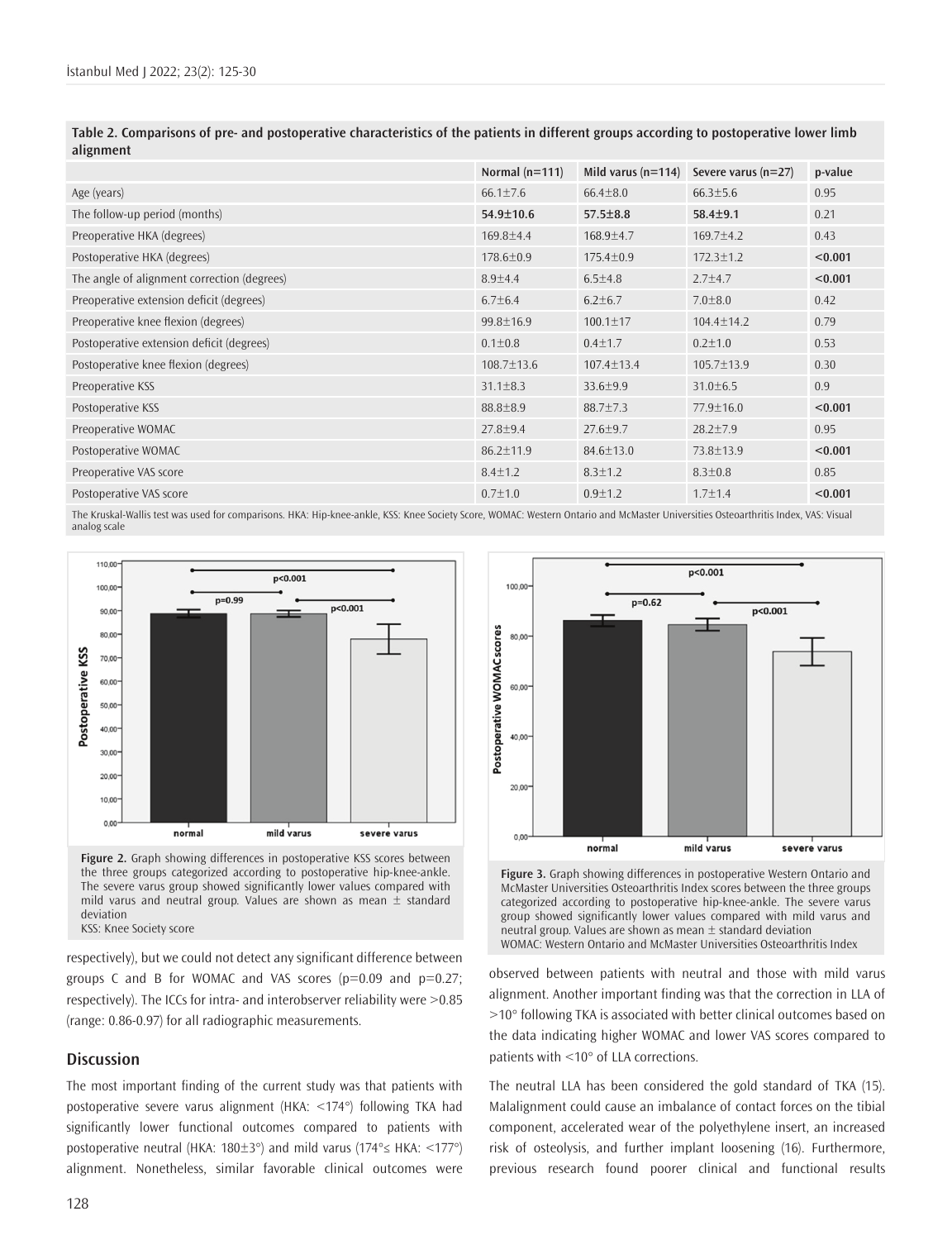secondary to malalignment of TKAs (5,9,17). 3° deviations from the neutral alignment were suggested as the critical point in TKA affecting the postoperative clinical outcomes (2,5). However, recent studies have reported that revision rates and clinical outcomes were similar between patients with neutral LLA and those with mild varus malalignment after TKA (18-20), supporting the findings we present here.

Salzman et al. (21) included 172 TKAs in their study and showed that postoperative residual varus alignment did not adversely affect the functional scores of TKA in patients with varus-type osteoarthritis. A study by Nishida et al. (3), which included 220 TKAs, found that postoperative mild varus and neutral mechanical alignment of the lower



**Figure 4.** Graph showing differences in postoperative visual analog scale scores between the three groups categorized according to postoperative hip-knee-ankle. The severe varus group showed significantly higher values compared with mild varus and neutral group. Values are shown as mean  $\pm$ standard deviation VAS: Visual analog scale

limb both led to excellent functional outcomes, and the researchers emphasized that postoperative mild varus LLA is acceptable following TKA for varus-type osteoarthritis. Moreover, Schiffner et al. (10) stated that leaving a residual varus alignment after TKA in patients with varus osteoarthritis leads to better functional outcomes than postoperative neutral alignment. Additionally, Vanlommel et al. (20) concluded that if the alignment is retained in the mild varus after TKA, the functional scores could be better than patients with an alignment correction to neutral. Our findings support the notion that postoperative residual varus alignment does not compromise clinical and functional outcomes following TKA as long as severe varus alignment is avoided.

LLA correction is also performed during TKA, and the amount of correction in LLA has been shown to be correlated with the severity of preoperative varus deformity (22). The current study has shown that the correction in LLA of >10° following TKA is associated with better clinical outcomes in terms of postoperative WOMAC and VAS scores, but not KSS. Actually, postoperative KSS showed higher trend in the patients with LLA correction of >10° but was not statistically significant. The reason for this absence of statistical difference could be that the KSS evaluates the pain, knee stability, and ROM. However, WOMAC primarily considers the knee functions according to the daily living activities. The knee ROM is taken into account once in KSS, despite several considerations in the WOMAC scoring system, as several daily activities are highly associated with knee ROM. Thus, the knee ROM affects the WOMAC score many times over KSS. In contrast to our findings, Vanlommel et al. (20) found that the amount of deformity correction has no significant impact on the clinical scores of TKAs.

#### **Study Limitations**

Our study has some limitations. First, the study had a relatively small number of TKAs, and the patients counted in the study did not have a long-term follow-up. Second, this study was a retrospective nature,

#### **Table 3. Intergroup comparisons of postoperative clinical outcome values according to postoperative lower limb alignment**

|                                                                                                              | Neutral vs mild | Mild vs severe | Neutral vs severe |
|--------------------------------------------------------------------------------------------------------------|-----------------|----------------|-------------------|
| Postoperative KSS                                                                                            | 0.99            | < 0.001        | < 0.001           |
| Postoperative WOMAC                                                                                          | 0.61            | 0.002          | < 0.001           |
| Postoperative VAS score                                                                                      | 0.33            | 0.009          | < 0.001           |
| Postoperative extension deficits                                                                             | 0.28            | 0.72           | 0.98              |
| Postoperative knee flexion                                                                                   | 0.73            | 0.84           | 0.56              |
| اللاحظة المستقرن والمراجع المنافس المتحاول والمتحافظ والمنافس والمتحدث والمستقرن والمستقرن والمنافس والمتحدث |                 |                |                   |

KSS: Knee Society Score, WOMAC: Western Ontario and McMaster Universities Osteoarthritis Index, VAS: Visual analog scale

# **Table 4. The comparisons of pre- and postoperative clinical scores for different amounts of deformity correction**

|                         | $<$ 5 degrees (n=79) | 5-10 degree<br>$(n=102)$ | $>10$ (n=71)   | p-value | $<$ 5° vs 5-10° | $<$ 5 $\degree$ vs<br>$>10^{\circ}$ | $5-10^\circ$ vs<br>$>10^{\circ}$ |
|-------------------------|----------------------|--------------------------|----------------|---------|-----------------|-------------------------------------|----------------------------------|
| Preoperative KSS        | $32.0 + 8.5$         | $32.8 + 10.4$            | $31.6 + 6.9$   | 0.9     | 0.84            | 0.95                                | 0.67                             |
| Postoperative KSS       | $86.2 \pm 10.3$      | $87.9 + 9.1$             | $88.7 + 10.4$  | 0.28    | 0.48            | 0.28                                | 0.87                             |
| Preoperative WOMAC      | $26.3 + 5.4$         | $28.3 + 10.7$            | $28.5 + 10.5$  | 0.95    | 0.32            | 0.34                                | 0.98                             |
| Postoperative WOMAC     | $81.3 \pm 12.8$      | $83.7 \pm 15.2$          | $87.9 \pm 8.6$ | 0.008   | 0.43            | 0.006                               | 0.09                             |
| Preoperative VAS score  | $7.9 \pm 1.2$        | $8.7 + 1.1$              | $8.4 \pm 1.1$  | 0.85    | 0.63            | 0.78                                | 0.89                             |
| Postoperative VAS score | $1.3 \pm 1.3$        | $0.9 + 1.1$              | $0.6 \pm 1.0$  | 0.002   | 0.06            | 0.002                               | 0.27                             |

The Kruskal-Wallis test was used for comparisons. KSS: Knee Society Score, WOMAC: Western Ontario and McMaster Universities Osteoarthritis Index, VAS: Visual analog scale